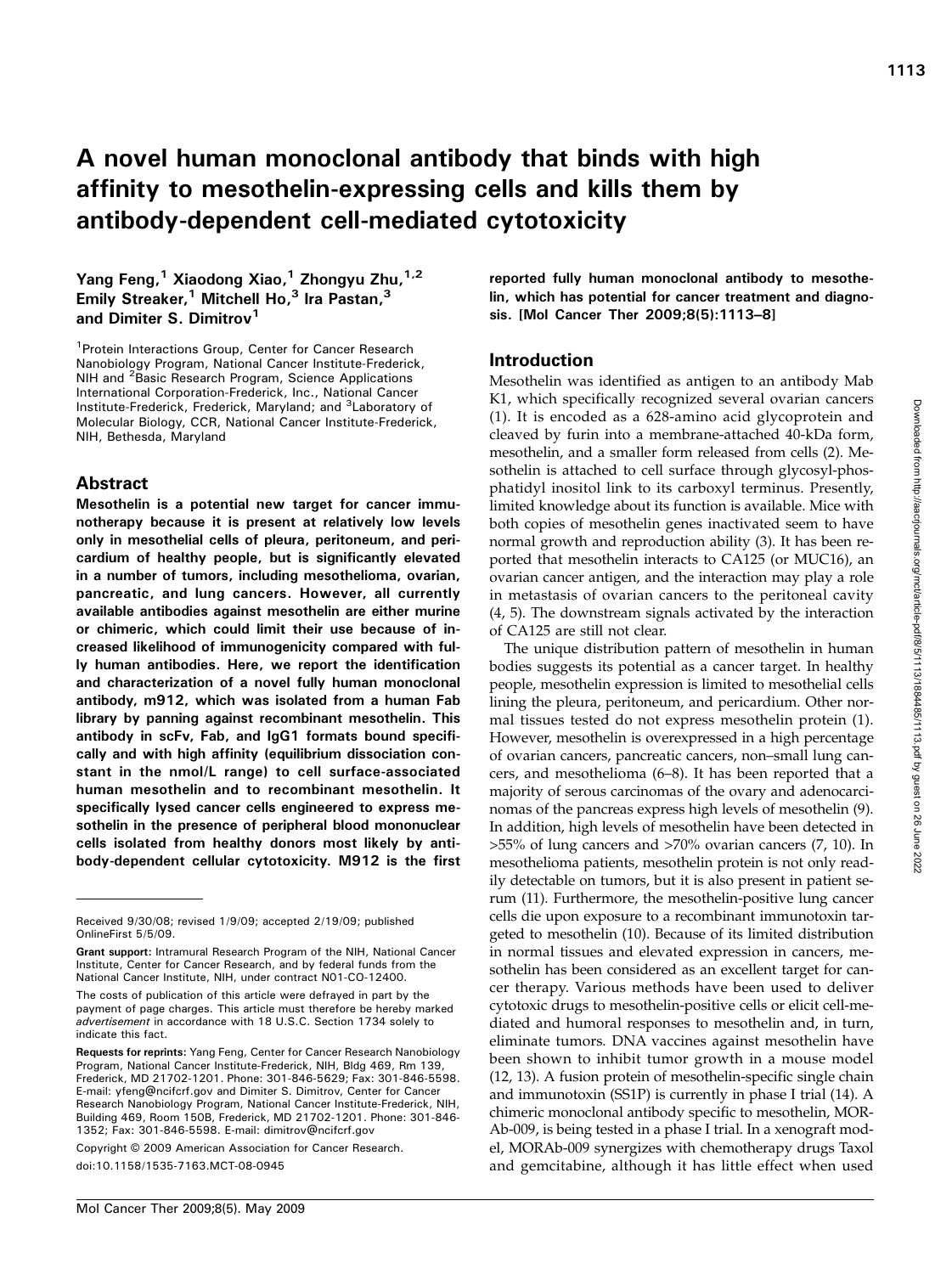

Figure 1. High affinity binding of Fab m912 and IgG1 m912 to recombinant mesothelin. A, a sample of recombinant human mesothelin purified from insect cell supernatant was run on 4% to 12% NuPAGE Bis-Tris gel. Molecular weight standards are in kDa. B, binding of Fab m912 to recombinant mesothelin coated on ELISA plate (-+). In competition ELISA, 3 nmol/L MORAb-009 was added to all Fab m912 solutions (- $\rightarrow$ ). C, binding of IgG1 m912 to recombinant mesothelin on ELISA. D, binding of Fab m912 to mouse recombinant mesothelin on ELISA.

alone in these models (15). Given the potential of targeting mesothelin as an effective treatment for mesothelin-positive tumors, a fully human therapeutic antibody could provide additional options in terms of immunogenicity and better tolerance. Here, we describe a high-affinity fully human mesothelin antibody with a potential as a cancer therapeutic.

#### Materials and Methods

#### Cell Cultures

A431 cells, human epidermoid carcinoma cells, were maintained in RPMI 1640 supplemented with 10% fetal bovine serum and penicillin/streptomycin (complete growth medium). A431 cells do not express mesothelin. H9 cells were stable clone cells established from A431 cells that have been transfected with a vector carrying full-length mesothelin cDNA. H9 cells were maintained in complete RPMI1640 growth medium supplemented with 0.75 mg/mL G418. OVCAR-3 cells were purchased from American Type Culture Collection and maintained in RPMI1640 complete growth medium.

#### Expression of Recombinant Mesothelin Protein

Human mesothelin fragment including amino acids 296 to 600 (the numbers are based on sequence in AY743922 in the National Center for Biotechnology Information database) was cloned from pcDNA3.2 to a baculovirus transfer vector pAcGP67 through Sma I and Not I sites. The recombinant product had extra residues ADPG on the  $NH<sub>2</sub>$  terminus and 6 histidines on the COOH terminus. It was cotransfected with BaculoGold viral DNA into SF9 insect

cells according to the manufacturer's instruction. Mesothelin protein was purified from conditioned medium with a nickel-chelating column, and further polished with a Superdex75 gel filtration column in PBS. Purity of mesothelin was examined with SDS-PAGE.

#### Antibody Selection by Phage Display

Purified mesothelin was labeled with biotin first and used for panning of a human naïve Fab phage library (16). Briefly, amplified phage ( $\sim 10^{12}$  plaque-forming unit) preabsorbed with MyOne streptavidin T1 beads (Invitrogen) was incubated with 4 μg of biotin-mesothelin for 2 h. Specific phages were captured by fresh streptavidin beads. After extensive washes of the beads with PBS+0.05% Tween 20, phage was rescued by exponentially growing TG1 bacteria and helper phage. Pannings were repeated for three more times with more stringent washes at the latter two rounds. Three hundred colonies were picked from the last two rounds of panning and rescued with helper phage for screening. Two unique clones were selected, of which m912 had higher affinity and was selected for further characterization.

#### Antibody Expression and Purification

The Fab fragment was expressed in HB2151 cells as described previously (17). A single chain form of m912 was made by cloning VH and VL from Fab, connected by linker 3(GGGGS), into pComb3x (18). Expression and purification of scFv were similar to that of the Fab. Fab was converted into IgG1 by subcloning the heavy chain variable region and the light chain into pDR12. Free Style 293 cells were transfected with pDR12-m912, and IgG was secreted into medium. Fab and IgG were purified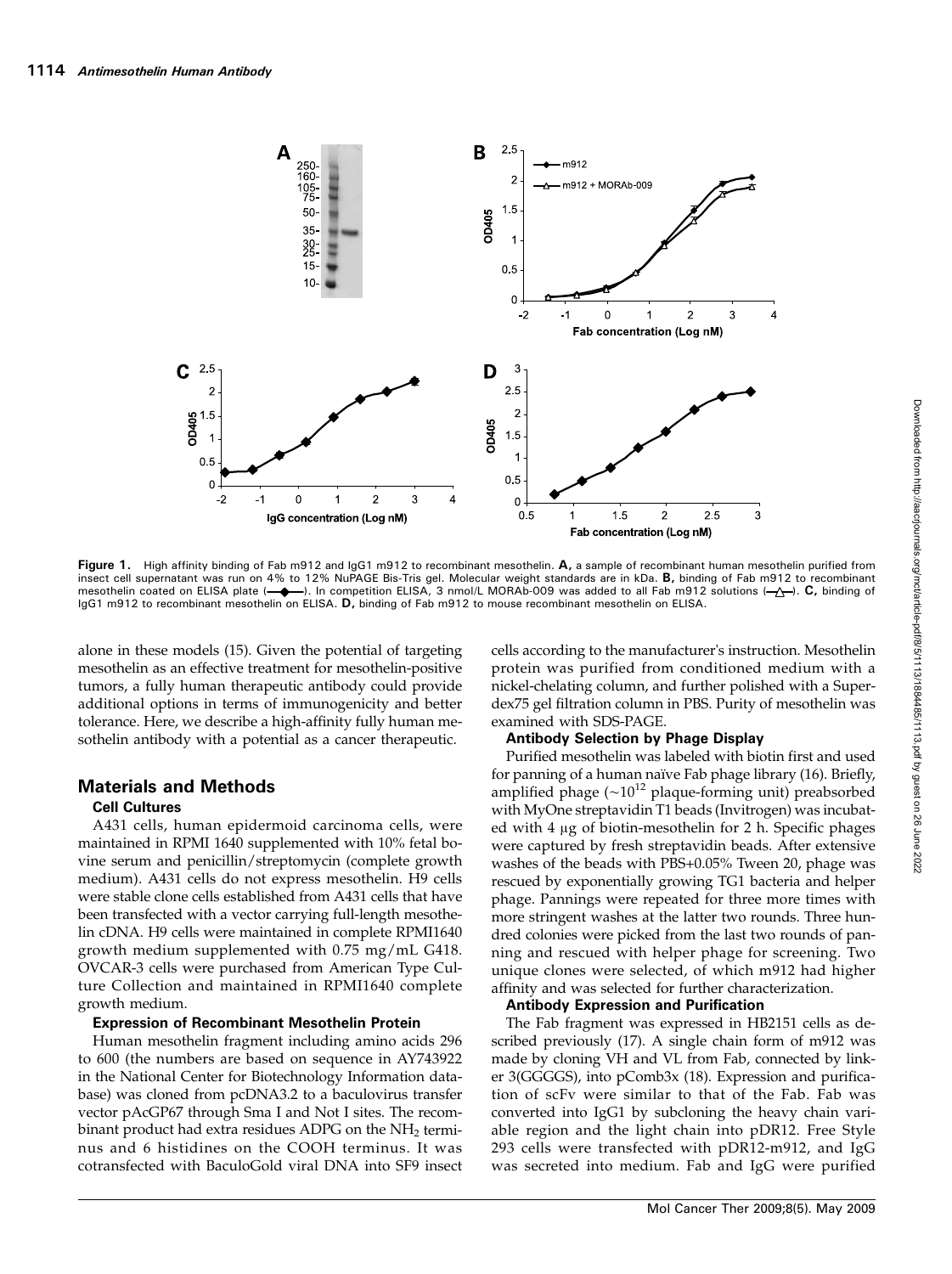with a protein G column, and scFv was purified with a nickel-chelating column. All preparations were dialysed against PBS.

#### ELISA Binding Assay

Antigen (mesothelin) diluted in PBS is coated on narrowwell 96-well plate at 50 ng per well overnight at 4°C. Wells are blocked with 100 μL of 4% milk/PBS for 1 h at 37°C. For Fab binding kinetics, Fab is titrated from 3,000 to 0.038 nmol/L (1:5 serial dilutions). Diluted Fab (50  $\mu$ L) is added to duplicate wells. In competition ELISA, designated concentration of competing IgG was included in all Fab solutions. After 2 h of incubation at 37°C, the wells are washed with PBST (PBS+0.05% Tween 20) for 4 times. Bound Fab was detected with anti–FLAG–horseradish peroxidase monoclonal antibody (1:1,000; Sigma) for 1 h at 37°C. Wells are washed again with PBST. Substrate ABTS is added (50 μL per well), and the reaction is read at 405 nm. For ELISA with IgG, a goat anti-human Fc IgG conjugated with horseradish peroxidase was used at 1:1,000.

#### Flow Cytometry

A413 cells and H9 cells were detached by cell dissociation buffer and rinsed in PBS. Aliquots of cells were incubated with primary antibody (m912, or isotype controls) at indicated concentrations in 250 μL of RPMI+10% fetal bovine serum for 1 h on ice. Unbound antibodies were washed away with medium. Secondary antibody goat anti-human IgG conjugated with FITC (Sigma) was incubated with cells at 8 μL/mL for 30 min. For detection of Fab or scFv, 1.6 μg/ mL of anti-His6 monoclonal antibody (Qiagen) and 8 μL/ mL of goat anti-mouse IgG-FITC (Sigma) were incubated with cells. Cells were washed and resuspended in PBS +0.5% bovine serum albumin for flow cytometry on FACS-Calibur (Becton Dickinson).

#### Cell Lysis by Antibody-Dependent Cell-Mediated **Cytotoxicity**

Peripheral blood mononuclear cells (PBMC) were isolated from healthy donors with Ficoll-Paque Plus (GE Healthcare). Collections of blood from donors were approved by National Cancer Institute-Frederick Research Donor Program. The viability of isolated cells was >95%. PBMC were seeded in a 96-well plate in RPMI+10% fetal bovine serum at 500,000 cells per well. Cells were incubated at 37°C and allowed to attach to the plate for 3 h. Unattached cells were rinsed off by two washes of warm PBS; cells attached in the wells were used as the effector cells. Target cells, A431 or H9 cells, were trypsinized and resuspended into single-cell suspensions. The target cells were incubated with various concentrations of antibody at room temperature for 30 min then added to effector cells at 10,000 cells per well. The ratio of effector and target cells is 50:1. The plate was centrifuged at 300  $g \times 5$  min and incubated at 37°C for 24 h. Supernatant (100  $\mu$ L) was transferred to an all-white plate, and 100  $\mu$ L of CytoTox-ONE reagent (Promega) were added to each well. The lactate dehydrogenase released from lysed cells converted CytoTox substrate to fluorescent resazurin, which was measured in fluorometer (Ex 560 nm/Em 590 nm). The percentage of specific lysis was calculated as following: (experimental treatment − effector cell control)/(high control-target cell control)  $\times$  100%. Measurement of target cells alone treated with 1% Triton X-100 was used as high control. Each treatment was carried out in six duplicated wells. Each assay plate included control wells.

#### Western Blot

H9 and OVCAR-3 cells were lysed in radioimmunoprecipitation assay buffer [50 mmol/L Tris (pH 7.4), 1% Triton X-100, 0.1% SDS, 1% deoxycholate, 150 mmol/L NaCl, 5 mmol/L NaF, and 5 mmol/L EDTA]. After centrifugation at 20,000  $g \times 20$  min, the clear supernatant was resolved on 4% to 12% NuPAGE and transferred to polyvinylidene difluoride membrane. Primary antibodies used for blotting were MORAb-009 at 0.5  $\mu$ g/mL (for mesothelin) and goat polyclonal antibody against actin (clone



Figure 2. Specific, high-affinity binding of Fab m912 and scFv m912 to cell surface–associated mesothelin. A, lack of Fab m912 binding to mesothelin-negative ( $A431$ ) cells. **B**, binding of Fab m912 but not of a control Fab to mesothelin-positive H9 cells. C, binding of scFv m912 but not of a control scFv to mesothelin-positive H9 cells. Thick lines, binding of m912 in Fab or scFv formats; thin lines, for control Fab and scFv. The concentrations of all Fabs and scFv are 40 nmol/L and 100 nmol/L, respectively.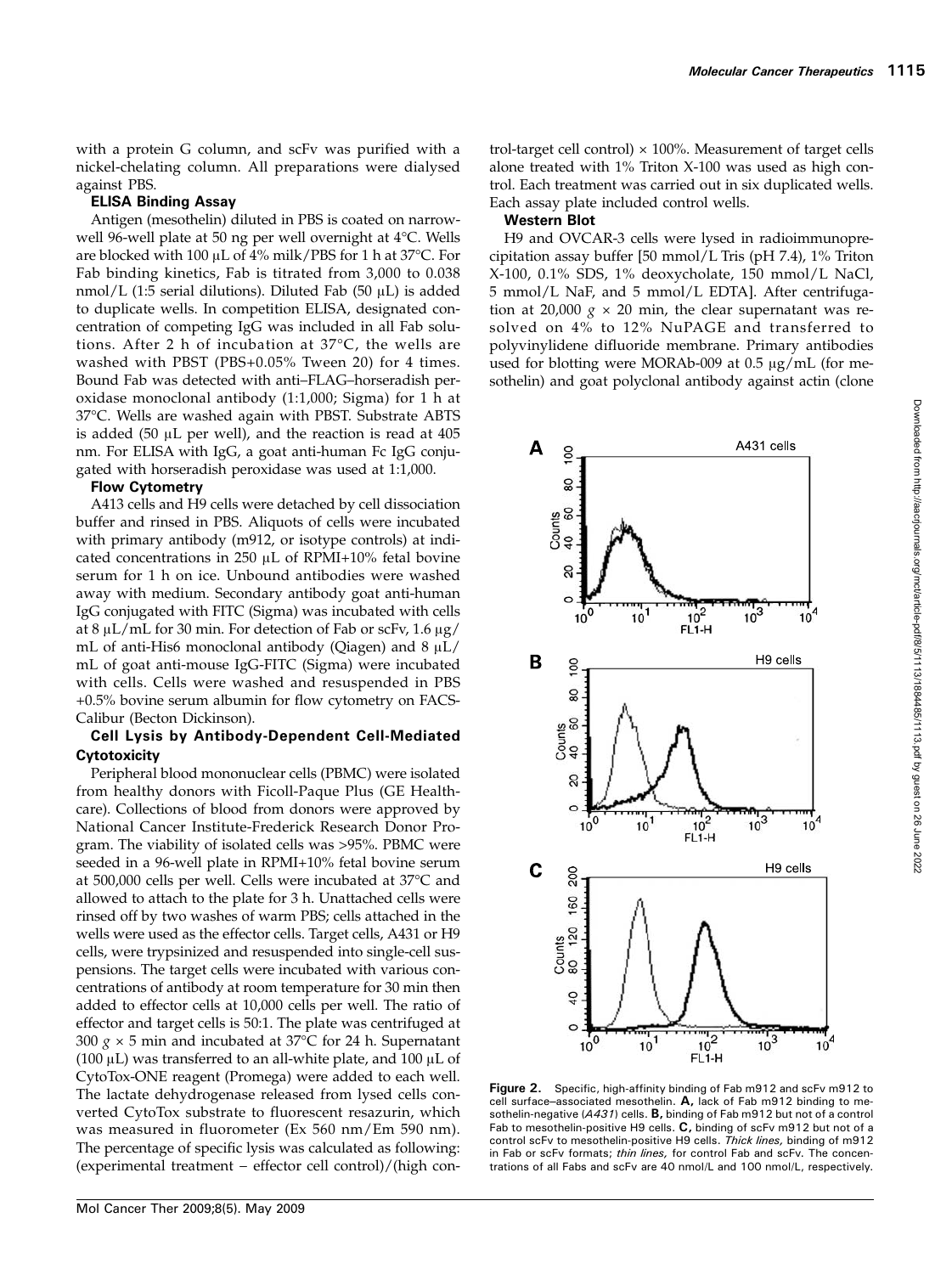

Figure 3. High avidity binding of IgG1 m912 to cell surface-associated mesothelin. A, IgG1 m912 at 5 nmol/L was incubated with mesothelin-positive H9 cells, the cells were washed and further incubated with goat anti-human IgG conjugated with FITC, then washed and analyzed by flow cytometry. An isotype control IgG (thin line) at 100 nmol/L was used as negative control. B, the same flow cytometry analyses were done at different concentrations of IgG1m912, and medium fluorescent units plotted as function of the antibody concentration. C, IgG1 m912 at 625 nmol/L (thin line without shade) and 3,125 nmol/L (t*hick line*) was incubated with OVCAR-3 cancer cells, as done similarly in **A**. MORAb-009 was used at 100 nmol/L (*dotted line*). An isotype control human IgG was used at 625 nmol/L (thin line, shaded area). D, levels of mesothelin proteins in H9 and OVCAR-3 cells as shown by Western blot. Equal amount of lysates were loaded as shown by actin blot.

I-19; Santa Cruz Biotechnology; for monitoring equal loading) at 1 μg/mL, respectively. Corresponding secondary antibodies were goat anti-human Fc-horseradish peroxidase and donkey anti-goat IgG–horseradish peroxidase at 1 μg/mL for detection.

#### **Results**

#### Expression of Recombinant Human Mesothelin in Insect Cells and Its Purification

To efficiently select antibodies from phage libraries, a purified recombinant antigen, in this case mesothelin, is needed. To include as much as possible of the mesothelin molecule, we expressed its entire extracellular domain, including the GPI linkage site serine-598 (19). To achieve relatively high yields and glycosylation in eukaryotic cells, mesothelin was cloned in a baculovirus expression vector. The transfer vector pAcGP67 has a signal peptide that directs secretion of recombinant protein into medium. Indeed, recombinant mesothelin (296-600 amino acid) expressed in SF9 insect cells was secreted into the culture medium. The mesothelin purified by a 2-step procedure was >95% in purity and migrated at ∼35 kDa (Fig. 1A) on polyacrylamide gel. It migrated slightly faster than the same fragment that was expressed in mammalian cells (data not shown), reflecting differences in posttranslational modifications, such as glycosylation. The purified mesothelin was recognized by MORAb-009 (20), a mouse/human chimeric IgG, and was used for panning of a naïve human Fab phage display library.

#### High-Affinity Binding of m912 to Recombinant Mesothelin

Mesothelin produced in insect cells was labeled with biotin and used for panning of our large naïve Fab library as described in Materials and Methods. After the third and fourth rounds of panning, 300 clones were screened and 2 positive clones with different sequences were identified. Clone m912 bound with higher affinity to mesothelin than the other clone and was selected for further characterization. Fab m912 was converted to single chain and IgG1 formats. Fab m912 bound to mesothelin with an  $EC_{50}$  of 20 nmol/L as measured by ELISA (Fig. 1B). Including MOR-Ab-009 at a concentration higher than its  $IC_{50}$  in Fab m912 ELISA did not reduce binding signals, suggesting that the two antibodies have different epitopes on mesothelin (Fig. 1B). The IgG1 exhibited higher effective binding affinity (avidity) of ∼1.5 nmol/L as measured by ELISA (Fig. 1C). Deglycosylation of mesothelin by PNGase F reduced its size by at least 3 kDa, but it did not change the binding ability of m912 (data not shown), indicating that the m912 epitope is independent of mesothelin glycosylation. Fab m912 also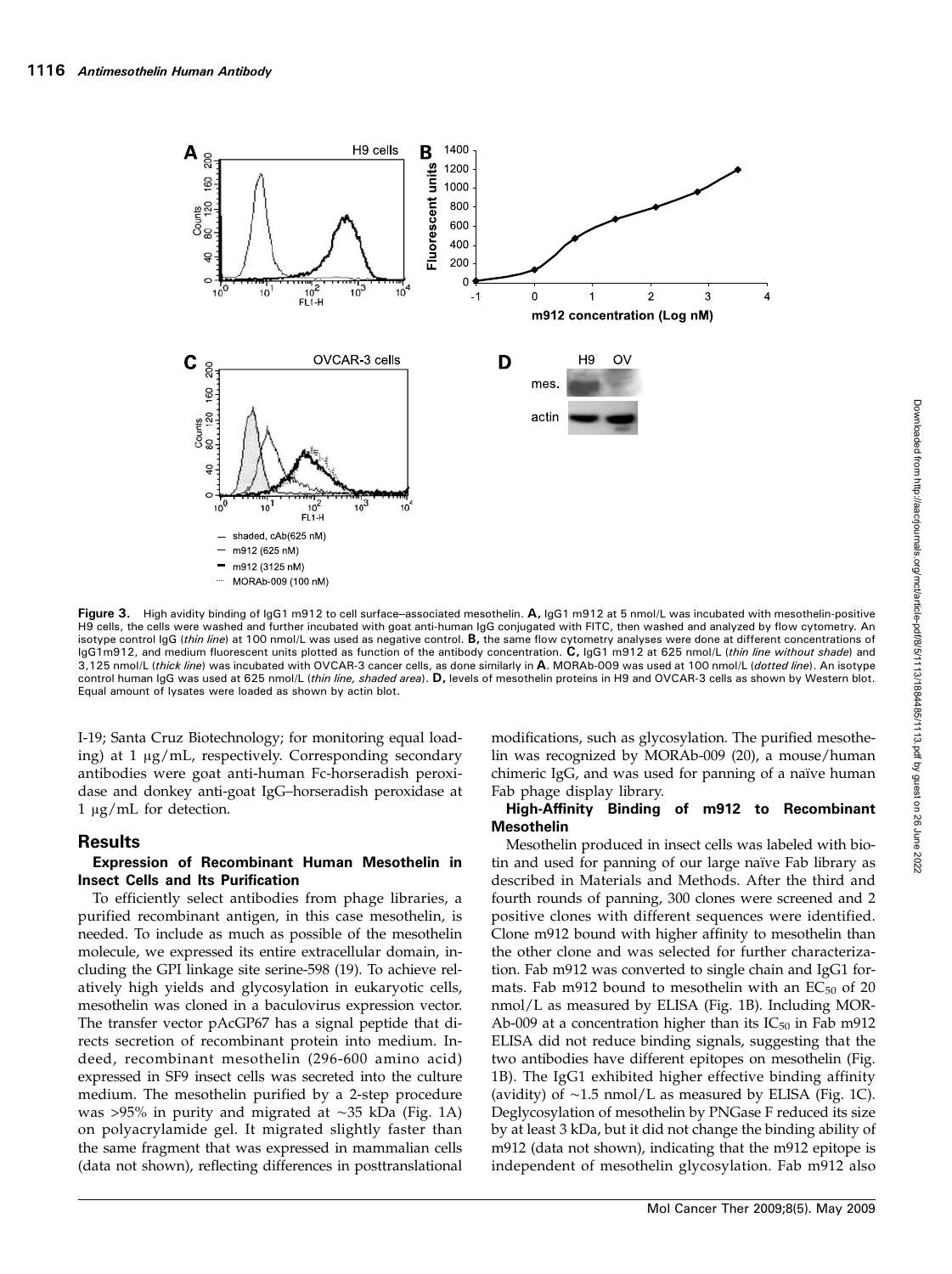recognized mouse mesothelin with about the same affinity (Fig. 1D).

## Specific Binding of m912 to Cell Surface-Associated Mesothelin

It is essential that a therapeutic or diagnostic antibody recognize the native protein. Therefore, Fab m912 was tested for binding to native mesothelin associated with cell surfaces. We used H9 cells that are derived from parental cells (A431), which do not express mesothelin, and stably express mesothelin protein. Fab m912 bound to H9 cells but not to A431 cells (Fig. 2B), indicating that it is highly specific and does not recognize other membrane proteins on these cells.

Various clinical applications require different sizes and valences of antibodies for best effect. For example, small sizes are preferred for targeting and imaging, whereas full-size antibodies (IgGs) have much longer half-life in circulation, and some are able to mediate effecter functions. Therefore, Fab m912 was converted to scFv and IgG formats, and tested for binding to cells by using flow cytometry. We found that m912 in both formats, scFv and IgG1, can bind specifically to cell surface-associated mesothelin (Figs. 2C and 3A).

To estimate the binding ability (avidity) of IgG1 m912 to native cell surface–associated mesothelin, we used antibody concentrations ranging from 0.1 to 3,125 nmol/L and H9 cells in a flow cytometry experiment (Fig. 3B). Even at the lowest concentration of 0.1 nmol/L, IgG m912 exhibited significant binding to H9 cells. Based on the medium fluorescent units bound to H9 cells at each m912 concentration, a 50% binding of m912 was estimated to be at ∼5 to 10 nmol/L for these cells.

The binding of m912 was further tested in nontransfected cancer cells, ovarian cancer cell line, OVCAR-3. These cells have been reported to be positive with cell surface mesothelin. In flow cytometry, m912 showed specific binding in a dose-dependent fashion (Fig. 3C); however, higher concentrations were required to reach the same level of binding seen with H9 cells. This was partially due to the much lower levels of mesothelin protein expressed by the OVCAR-3 cells than by H9 cells as shown by the Western blot (Fig. 3D). MORAb-009 still showed high avidity on OVCAR-3 cells.

## Specific Lysis of Mesothelin-Positive Cells by m912 in Presence of PBMC

Therapeutic antibodies can kill cancer cells through antibody-dependent cell-mediated cytotoxicity mediated by the Fc portion of the IgG. To test whether IgG1 m912 has such activity, we used a cell growth assay based on A431 and H9 cells. Incubation of IgG1 m912 alone with these cells did not affect their growth (data not shown). However, in the presence of PBMCs isolated from peripheral blood of healthy donors, IgG1 m912 specifically lysed mesothelin-positive (H9) cells likely by antibody-dependent cell-mediated cytotoxicity but not mesothelin-negative (A431) cells. The mouse-human chimeric antimesothelin antibody MORAb-009 (15) used as a positive control exhibited similar activity, whereas a control isotype antibody had a baseline lysis activity (Fig. 4). These results indicate that IgG1 m912 lysed the H9 cells by antibody-dependent cell-mediated cytotoxicity through specific binding to cell surface-associated mesothelin.

## **Discussion**

30%

25%

20%

0%

 $-5%$ 

Specific lysis 15% 10% 5% .<br>پر

 $H9$  cells

300

Control

 $A431$  cells

Mesothelin is an attractive target for cancer therapy because of its differential cell surface-associated expression in normal and tumor cells. It is differentially expressed not only in mesothelioma but also in ovarian, pancreatic, and lung cancers (6–8). Although the cellular function of mesothelin is not clear at present, mesothelin-targeted therapies have shown benefits in a number of studies in animal models (12, 13) and several early clinical trials are ongoing (14, 15). Among 33 patients (with mesothelioma, ovarian, and pancreatic cancers) treated with SS1P, a recombinant antimesothelin immunotoxin, at least 2 patients had complete resolution of ascites, and 50% of the patients had stable disease (14). In a separate clinical study, pancreatic cancer patients vaccinated with autologous tumor cells have shown increased mesothelin-specific CD8<sup>+</sup> T-cell response, including CD8+ T cells that are able to lyse mesothelin-expressing tumor cells (21). These encouraging clinical results support the notion of targeting certain types of cancer cells through mesothelin and justify further studies on mesothelin therapeutics. A fully human mesothelin antibody seems to be a promising addition to mesothelin-related therapeutics currently under studies. In addition, it has been reported that mesothelin may also be released into serum through deletion at its carboxyl terminus or by proteolytical cleavage from its membrane bound form (19). An increase in the soluble form of mesothelin could be detected several years before malignant mesotheliomas occur among workers exposed to asbestos (22). Patients with ovarian, pancreatic, and lung cancers also have elevated soluble mesothelin in serum (11, 23, 24). Thus, mesothelin could also be a valuable biomarker for diagnosis and prognosis. New antibodies to mesothelin, therefore, could be also used for detection of mesothelin.

The antibody we have developed, m912, is fully human and in Fab, scFv, and IgG formats was able to specifically



m912

75

150

75

MORAb-009

150